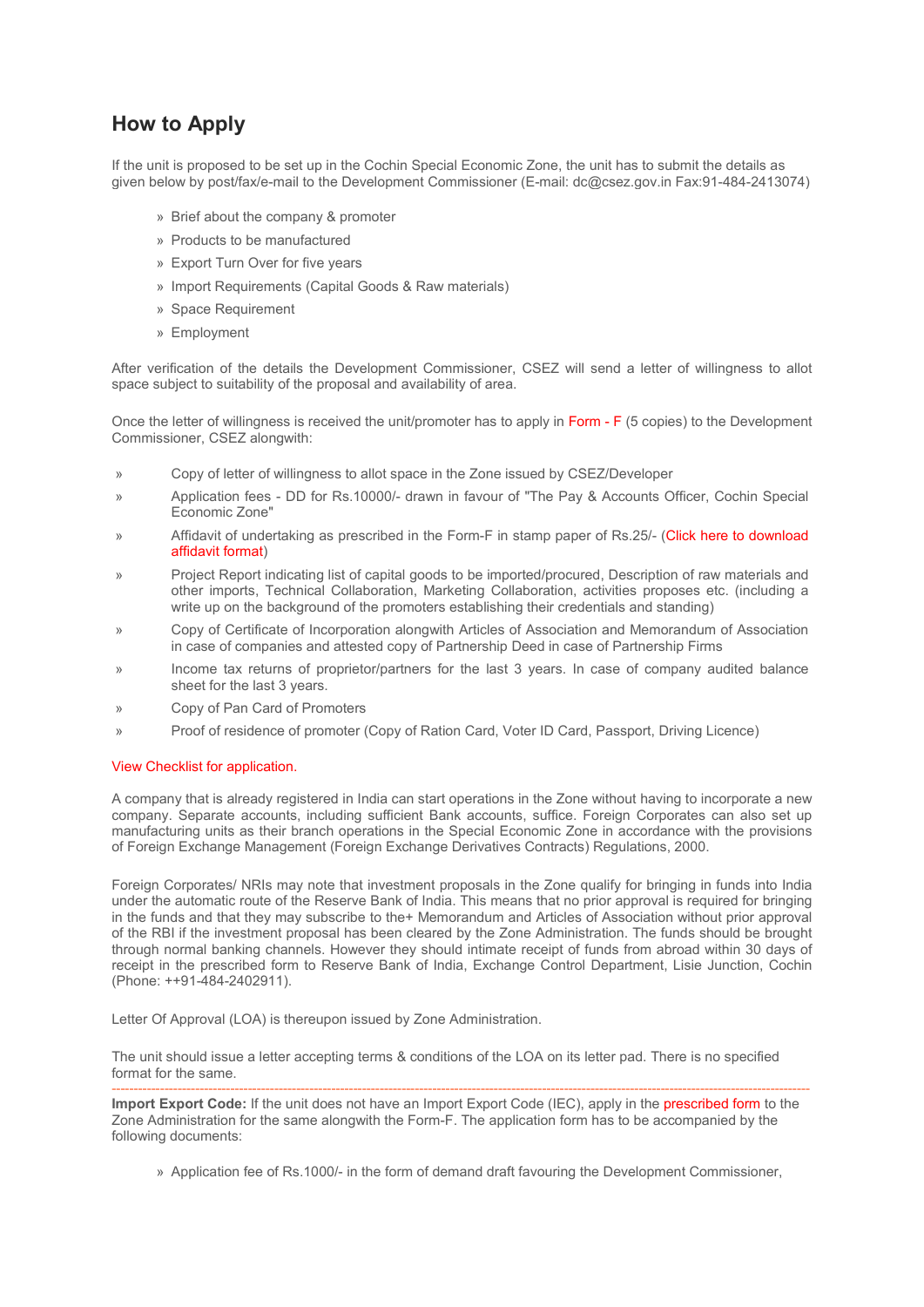CSEZ payable at Cochin.

- » Certificate from the Banker of the unit as per Annexure 1 of the application form. Two copies of the passport size photograph of the applicant attested by the Banker of the unit.
- » A copy of the Permanent Account Number (PAN) issued by the Income Tax Authorities, attested by the applicant.

The IE Code is incorporated in the DGFT Web-site by the Zone Administration whereupon a Business Index Number (BIN) is generated. This is required for the all imports and exports by the unit. In case the unit has already got an IE Code the premises of the Zone has also have to be endorsed by the authority who issued the IE Code in the first place.

--------------------------------------------------------------------------------------------------------------------------------------------------------------- **Bond-cum-Legal Undertaking:** A Bond-cum-Legal Undertaking is to be executed in Form H. Where the unit is a company the undertaking shall be executed by the Managing Director of the company or the Director(s) or any person who has or have been duly authorized for this purpose by a resolution of the Board of Directors of the company and shall be affixed with the common seal of the company; where the entrepreneur is a partnership firm, Bond-cum-Legal Undertaking shall be executed by all the partners or authorized partner(s); where the entrepreneur is a Hindu Undivided Family, the, Bond-cum-Legal Undertaking shall be executed by the Kartha; and where the entrepreneur is a proprietorship concern, the Bond-cum-Legal Undertaking shall be executed by the proprietor

The Bond-cum-Legal Undertaking has to be executed on a non-judicial stamp paper of Rs.100 bought in the Kerala State and notarized by a Notary Public registered in the State. The unit has to submit the original plus two copies. The matter is to be typed on single side of the paper. Each page of the LUT is to be signed.

After execution one copy will be returned to the unit and one copy given to Customs.

--------------------------------------------------------------------------------------------------------------------------------------------------------------- In case of CSEZ units, an offer of allotment will be issued to the unit requesting it to remit the first installment of rent. After the unit has remitted the amount, the allotment letter will be issued by Zone. The unit has to pay the full year's rent by Demand Draft/ Banker's Cheque/ Pay Order, favouring Development Commissioner, CSEZ, Cochin.

**Execution of Lease Agreement:** The unit has to submit the draft Lease Agreement in the prescribed format. This is to be vetted by Zone Office. This may be submitted by e-mail. There are separate formats for executing the lease of built-up space and lease of plots.

- » Lease Agreement Format for SDF
- » Lease Agreement Format for Plot

After vetting the unit has to submit 3 fair copies typed on green ledger paper. The matter is to be typed on single side of the paper. There should be double space between the lines.

The authorized signatory must be present in person at the Zone office and execute the lease deed.

After execution the lease deed has to be registered by the unit at office of the Sub Registrar at Thrikakkara, Cochin.

Registration is exempt from levy of duties under the Stamp Act and from registration charges. The person who sign the lease deed on behalf of the unit must be present before the Sub-Registrar, Thrikkakara to complete the registration formalities. After registration the original copy of the registered lease deed should be submitted to the Zone Office.

The Zone Administration can issue a No Objection Certificate for creation of equitable mortgage of lease hold rights in favour of financial institutions to enable the unit to raise finance for running the unit once the registration of the lease deed is over.

The unit has to submit to the Zone Office detailed plans of its proposed construction in case it has secured land, or of modification in case it has secured a standard design factory for approval. This has to be in conformity with the National Building Code provisions.

---------------------------------------------------------------------------------------------------------------------------------------------------------------

No other approvals from any other town planning authority is required.